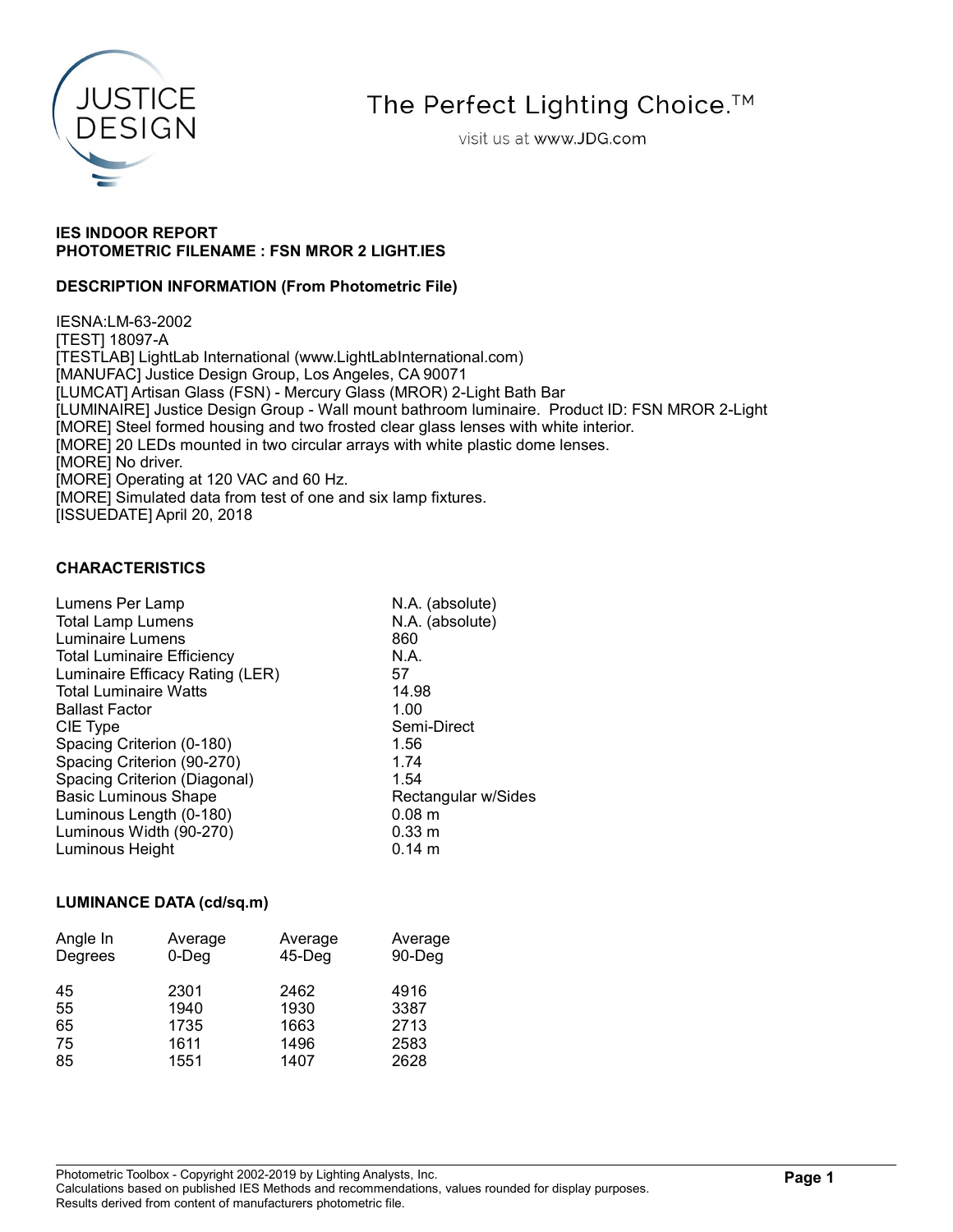#### CANDELA TABULATION

|              | 0.0                | 22.5               | 45.0               | 67.5               | 90.0               | 112.5              | 135.0              | 157.5              | 180.0              |
|--------------|--------------------|--------------------|--------------------|--------------------|--------------------|--------------------|--------------------|--------------------|--------------------|
| 0.0          | 134.738            | 134.738            | 134.738            | 134.738            | 134.738            | 134.738            | 134.738            | 134.738            | 134.738            |
| 0.5          | 133.434            | 133.822            | 134.334            | 134.397            | 134.831            | 135.375            | 135.794            | 135.825            | 135.841            |
| 1.0          | 133.775            | 134.226            | 134.443            | 134.536            | 135.002            | 135.872            | 136.540            | 136.804            | 137.006            |
| 1.5          | 134.847            | 135.111            | 135.111            | 134.878            | 135.453            | 136.586            | 137.565            | 138.186            | 138.434            |
| 2.0          | 136.043            | 136.152            | 136.074            | 135.406            | 135.981            | 137.363            | 138.761            | 139.723            | 140.034            |
| 2.5          | 137.503            | 137.596            | 137.192            | 136.198            | 136.648            | 138.295            | 140.112            | 141.416            | 141.773            |
| 3.0          | 139.242            | 138.947            | 138.434            | 137.130            | 137.332            | 139.258            | 141.634            | 143.093            | 143.575            |
| 3.5          | 140.997            | 140.578            | 139.817            | 138.077            | 138.124            | 140.251            | 143.047            | 144.848            | 145.609            |
| 4.0          | 142.814<br>144.646 | 142.379            | 141.106            | 139.133<br>140.127 | 138.916            | 141.416<br>142.581 | 144.615            | 146.634            | 147.380<br>149.368 |
| 4.5          |                    | 144.010            | 142.596            |                    | 139.770            |                    | 146.137            | 148.498            |                    |
| 5.0          | 146.370<br>148.110 | 145.873<br>147.504 | 144.041<br>145.485 | 141.199<br>142.395 | 140.578<br>141.463 | 143.730<br>144.879 | 147.566<br>149.135 | 150.206<br>152.101 | 151.247<br>153.110 |
| 5.5          | 150.113            | 149.305            | 146.960            | 143.544            | 142.348            | 146.122            | 150.781            | 153.980            | 155.284            |
| 6.0<br>6.5   | 151.914            | 151.045            | 148.544            | 144.662            | 143.171            | 147.302            | 152.318            | 155.797            | 157.008            |
| 7.0          | 153.716            | 152.722            | 150.035            | 145.858            | 144.118            | 148.498            | 153.964            | 157.692            | 158.996            |
| 7.5          | 155.502            | 154.601            | 151.557            | 147.038            | 145.050            | 149.740            | 155.611            | 159.540            | 160.922            |
| 8.0          | 157.195            | 156.325            | 153.126            | 148.172            | 145.982            | 150.967            | 157.164            | 161.341            | 162.770            |
| 8.5          | 158.934            | 158.111            | 154.632            | 149.368            | 146.836            | 152.210            | 158.794            | 163.143            | 164.618            |
| 9.0          | 160.891            | 159.773            | 156.170            | 150.563            | 147.830            | 153.436            | 160.471            | 164.882            | 166.466            |
| 9.5          | 162.723            | 161.496            | 157.738            | 151.728            | 148.840            | 154.694            | 161.916            | 166.575            | 168.314            |
| 10.0         | 164.478            | 163.298            | 159.229            | 152.939            | 149.709            | 155.859            | 163.469            | 168.454            | 170.131            |
| 10.5         | 166.218            | 165.193            | 160.798            | 154.197            | 150.641            | 157.117            | 165.084            | 170.178            | 171.964            |
| 11.0         | 168.205            | 166.823            | 162.304            | 155.393            | 151.573            | 158.359            | 166.575            | 171.902            | 173.781            |
| 11.5         | 170.069            | 168.563            | 163.779            | 156.698            | 152.520            | 159.602            | 168.143            | 173.563            | 175.473            |
| 12.0         | 171.793            | 170.349            | 165.348            | 157.894            | 153.467            | 160.844            | 169.665            | 175.349            | 177.228            |
| 12.5         | 173.206            | 171.948            | 166.979            | 159.058            | 154.384            | 162.133            | 171.156            | 176.902            | 178.952            |
| 13.0         | 174.200            | 173.517            | 168.423            | 160.270            | 155.269            | 163.329            | 172.663            | 178.611            | 180.490            |
| 13.5         | 174.821            | 174.759            | 170.022            | 161.450            | 156.232            | 164.587            | 174.122            | 180.179            | 181.779            |
| 14.0         | 175.023            | 175.551            | 171.451            | 162.537            | 157.164            | 165.752            | 175.551            | 181.608            | 182.633            |
| 14.5         | 175.505            | 176.203            | 172.958            | 163.764            | 157.987            | 166.947            | 176.964            | 182.773            | 183.099            |
| 15.0         | 175.862            | 176.623            | 174.371            | 164.944            | 159.012            | 168.128            | 178.455            | 183.611            | 183.301            |
| 15.5         | 176.219            | 176.949            | 175.722            | 166.140            | 159.943            | 169.246            | 179.806            | 183.937            | 183.238            |
| 16.0         | 176.343            | 177.368            | 176.871            | 167.320            | 160.735            | 170.442            | 181.157            | 184.139            | 183.145            |
| 16.5         | 176.498            | 177.415            | 177.912            | 168.423            | 161.590            | 171.591            | 182.540            | 184.108            | 182.928            |
| 17.0         | 176.514            | 177.523            | 178.812            | 169.541            | 162.599            | 172.663            | 183.766            | 183.953            | 182.602            |
| 17.5<br>18.0 | 176.716<br>176.607 | 177.756<br>177.725 | 179.527<br>179.977 | 170.706<br>171.777 | 163.407<br>164.261 | 173.734<br>174.883 | 184.823<br>185.770 | 183.782<br>183.487 | 182.477<br>182.058 |
| 18.5         | 176.716            | 177.710            | 180.365            | 172.864            | 165.162            | 175.924            | 186.360            | 183.207            | 181.639            |
| 19.0         | 176.685            | 177.787            | 180.536            | 173.952            | 166.031            | 177.026            | 186.686            | 182.897            | 181.235            |
| 19.5         | 176.452            | 177.554            | 180.660            | 175.054            | 166.901            | 178.036            | 186.810            | 182.555            | 180.769            |
| 20.0         | 176.157            | 177.492            | 180.707            | 176.033            | 167.724            | 179.139            | 186.748            | 182.089            | 180.396            |
| 20.5         | 175.908            | 177.353            | 180.692            | 177.120            | 168.640            | 180.132            | 186.577            | 181.685            | 179.853            |
| 21.0         | 175.334            | 176.964            | 180.629            | 178.098            | 169.479            | 181.173            | 186.329            | 181.220            | 179.340            |
| 21.5         | 175.023            | 176.576            | 180.505            | 179.123            | 170.349            | 182.198            | 186.003            | 180.645            | 178.828            |
| 22.0         | 174.712            | 176.281            | 180.303            | 180.055            | 171.218            | 183.130            | 185.661            | 180.117            | 178.160            |
| 22.5         | 174.200            | 175.769            | 180.101            | 180.940            | 172.103            | 184.124            | 185.319            | 179.465            | 177.368            |
| 23.0         | 173.703            | 175.163            | 179.884            | 181.717            | 172.927            | 184.993            | 184.838            | 178.781            | 176.716            |
| 23.5         | 172.989            | 174.448            | 179.449            | 182.260            | 173.656            | 185.910            | 184.295            | 178.129            | 175.831            |
| 24.0         | 172.305            | 173.703            | 179.061            | 182.726            | 174.526            | 186.764            | 183.766            | 177.244            | 174.930            |
| 24.5         | 171.715            | 173.097            | 178.611            | 183.130            | 175.287            | 187.602            | 183.176            | 176.265            | 174.122            |
| 25.0         | 171.001            | 172.274            | 177.989            | 183.456            | 176.064            | 188.332            | 182.509            | 175.442            | 173.206            |
| 25.5         | 170.209            | 171.498            | 177.399            | 183.704            | 176.840            | 188.891            | 181.872            | 174.448            | 172.166            |
| 26.0         | 169.339            | 170.613            | 176.669            | 183.766            | 177.508            | 189.388            | 181.033            | 173.377            | 171.172            |
| 26.5         | 168.516            | 169.696            | 175.908            | 183.953            | 178.222            | 189.699            | 180.272            | 172.352            | 169.991            |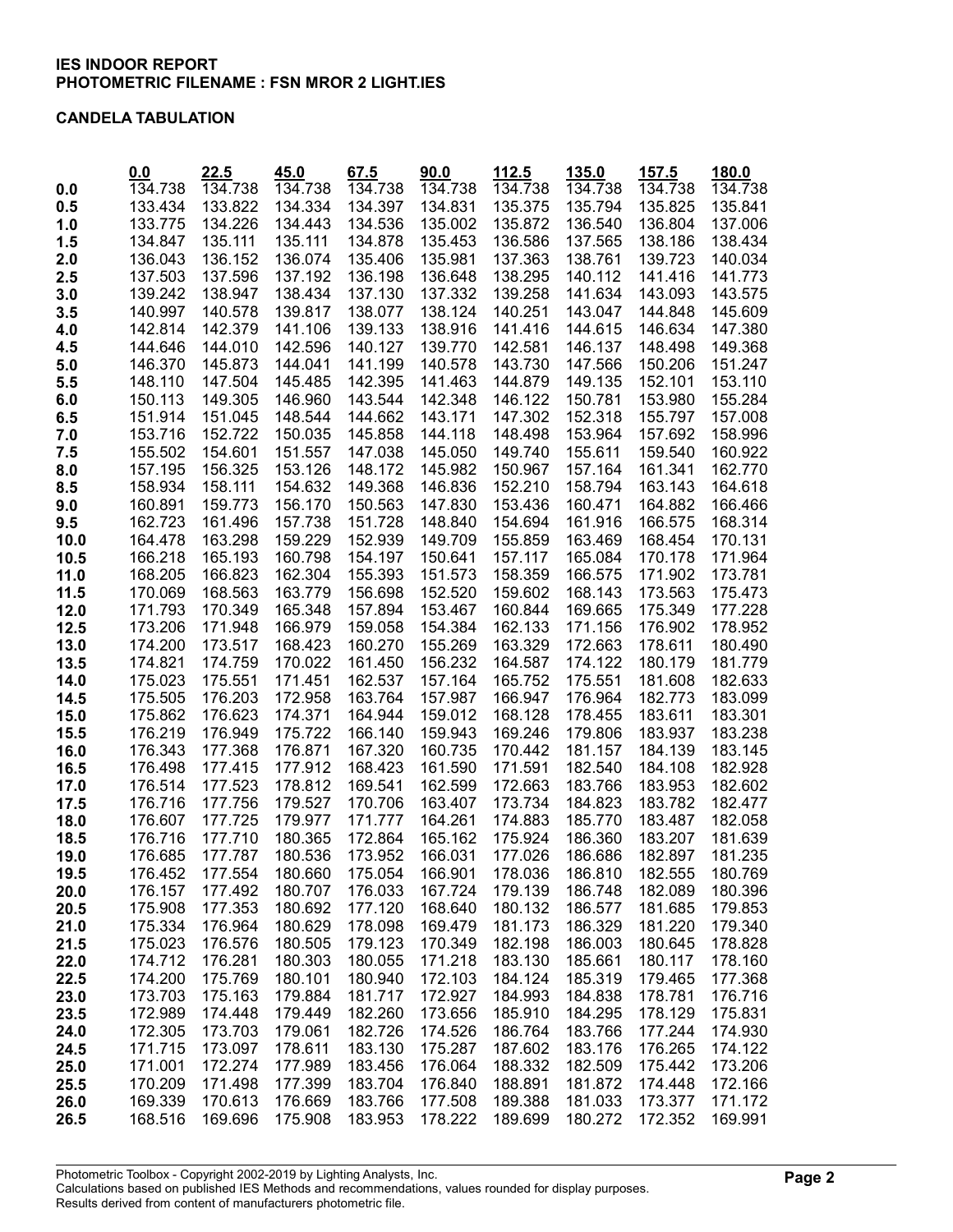| 27.0 | 167.382 | 168.687 | 175.054 | 183.891 | 178.875 | 189.839 | 179.418 | 171.156 | 168.873 |
|------|---------|---------|---------|---------|---------|---------|---------|---------|---------|
| 27.5 | 166.606 | 167.833 | 174.169 | 183.766 | 179.511 | 189.870 | 178.409 | 170.053 | 167.724 |
| 28.0 | 165.457 | 166.792 | 173.128 | 183.471 | 180.101 | 189.746 | 177.399 | 168.827 | 166.482 |
| 28.5 | 164.354 | 165.581 | 172.072 | 183.145 | 180.769 | 189.373 | 176.297 | 167.569 | 165.146 |
| 29.0 | 163.298 | 164.432 | 171.032 | 182.555 | 181.421 | 188.891 | 175.101 | 166.218 | 163.810 |
| 29.5 | 162.133 | 163.345 | 169.852 | 181.949 | 182.012 | 188.239 | 173.889 | 164.866 | 162.444 |
| 30.0 | 160.968 | 162.149 | 168.594 | 181.204 | 182.493 | 187.416 | 172.585 | 163.484 | 160.937 |
| 30.5 | 159.509 | 160.906 | 167.305 | 180.288 | 183.114 | 186.531 | 171.125 | 161.993 | 159.369 |
| 31.0 | 158.359 | 159.757 | 165.954 | 179.480 | 183.596 | 185.537 | 169.712 | 160.471 | 157.894 |
| 31.5 | 157.117 | 158.437 | 164.649 | 178.517 | 184.139 | 184.450 | 168.221 | 158.981 | 156.232 |
| 32.0 | 155.642 | 157.055 | 163.345 | 177.399 | 184.667 | 183.192 | 166.699 | 157.412 | 154.679 |
| 32.5 | 154.306 | 155.750 | 161.807 | 176.312 | 184.978 | 181.810 | 165.099 | 155.735 | 152.846 |
| 33.0 | 152.862 | 154.291 | 160.378 | 175.023 | 185.366 | 180.303 | 163.546 | 154.027 | 151.153 |
| 33.5 | 151.200 | 152.955 | 158.934 | 173.656 | 185.661 | 178.828 | 161.931 | 152.272 | 149.135 |
| 34.0 | 149.849 | 151.417 | 157.334 | 172.367 | 185.568 | 177.058 | 160.192 | 150.579 | 147.426 |
| 34.5 | 148.405 | 149.927 | 155.844 | 170.768 | 185.335 | 175.365 | 158.499 | 148.777 | 145.547 |
| 35.0 | 146.696 | 148.358 | 154.228 | 169.168 | 184.559 | 173.594 | 156.651 | 146.945 | 143.544 |
| 35.5 | 145.174 | 146.914 | 152.675 | 167.522 | 183.502 | 171.762 | 154.912 | 145.097 | 141.571 |
| 36.0 | 143.559 | 145.221 | 150.998 | 165.798 | 182.136 | 169.821 | 153.095 | 143.093 | 139.692 |
| 36.5 | 141.851 | 143.637 | 149.430 | 163.935 | 180.521 | 167.972 | 151.247 | 141.261 | 137.627 |
| 37.0 | 140.345 | 142.053 | 147.752 | 162.024 | 178.486 | 165.891 | 149.352 | 139.335 | 135.655 |
| 37.5 | 138.729 | 140.391 | 145.982 | 160.083 | 175.939 | 163.857 | 147.426 | 137.285 | 133.558 |
| 38.0 | 137.021 | 138.683 | 144.367 | 158.142 | 173.128 | 161.807 | 145.532 | 135.266 | 131.493 |
| 38.5 | 135.375 | 136.990 | 142.596 | 156.061 | 170.209 | 159.648 | 143.466 | 133.139 | 129.489 |
| 39.0 | 133.713 | 135.375 | 140.904 | 153.995 | 167.196 | 157.583 | 141.509 | 131.120 | 127.455 |
| 39.5 | 132.129 | 133.636 | 139.149 | 151.852 | 164.183 | 155.409 | 139.475 | 128.992 | 125.312 |
| 40.0 | 130.763 | 131.974 | 137.347 | 149.725 | 161.155 | 153.266 | 137.472 | 126.911 | 123.308 |
| 40.5 | 129.179 | 130.281 | 135.546 | 147.628 | 158.282 | 151.060 | 135.344 | 124.815 | 121.227 |
| 41.0 | 127.579 | 128.651 | 133.791 | 145.423 | 155.409 | 148.902 | 133.278 | 122.718 | 119.224 |
| 41.5 | 126.383 | 127.051 | 131.912 | 143.373 | 152.629 | 146.696 | 131.135 | 120.590 | 117.298 |
| 42.0 | 125.079 | 125.451 | 130.079 | 141.214 | 150.051 | 144.491 | 129.023 | 118.509 | 115.357 |
| 42.5 | 123.992 | 123.867 | 128.200 | 139.040 | 147.395 | 142.239 | 126.818 | 116.459 | 113.493 |
| 43.0 | 123.060 | 122.392 | 126.368 | 136.897 | 144.895 | 140.034 | 124.613 | 114.456 | 111.552 |
| 43.5 | 122.252 | 121.118 | 124.473 | 134.645 | 142.550 | 137.720 | 122.454 | 112.530 | 109.937 |
| 44.0 | 121.584 | 119.829 | 122.640 | 132.440 | 140.205 | 135.391 | 120.156 | 110.496 | 108.368 |
| 44.5 | 120.590 | 118.836 | 120.792 | 130.359 | 137.937 | 133.108 | 117.935 | 108.710 | 106.893 |
| 45.0 | 119.767 | 117.873 | 118.898 | 128.014 | 135.670 | 130.685 | 115.683 | 106.986 | 105.697 |
| 45.5 | 118.991 | 116.956 | 117.158 | 125.855 | 133.558 | 128.387 | 113.555 | 105.418 | 104.517 |
| 46.0 | 118.137 | 116.195 | 115.341 | 123.650 | 131.322 | 125.933 | 111.350 | 103.958 | 103.399 |
| 46.5 | 117.236 | 115.326 | 113.571 | 121.445 | 129.225 | 123.479 | 109.160 | 102.684 | 102.218 |
| 47.0 | 116.320 | 114.410 | 111.925 | 119.115 | 126.973 | 121.041 | 106.893 | 101.504 | 101.023 |
| 47.5 | 115.512 | 113.602 | 110.216 | 116.879 | 124.690 | 118.525 | 104.827 | 100.324 | 99.827  |
| 48.0 | 114.689 | 112.779 | 108.757 | 114.642 | 122.407 | 116.025 | 102.762 | 99.206  | 98.584  |
| 48.5 | 113.788 | 111.832 | 107.328 | 112.282 | 120.047 | 113.447 | 100.697 | 98.025  | 97.544  |
| 49.0 | 113.058 | 110.993 | 106.101 | 110.077 | 117.640 | 110.993 | 98.802  | 96.892  | 96.426  |
| 49.5 | 112.220 | 110.123 | 104.843 | 107.747 | 115.170 | 108.430 | 96.969  | 95.727  | 95.261  |
| 50.0 | 111.397 | 109.300 | 103.740 | 105.495 | 112.655 | 105.992 | 95.354  | 94.655  | 94.221  |
| 50.5 | 110.574 | 108.415 | 102.607 | 103.337 | 110.015 | 103.461 | 93.832  | 93.491  | 93.133  |
| 51.0 | 109.828 | 107.623 | 101.644 | 101.225 | 107.374 | 100.914 | 92.450  | 92.435  | 91.984  |
| 51.5 | 109.145 | 106.722 | 100.774 | 98.864  | 104.719 | 98.445  | 91.223  | 91.301  | 91.006  |
| 52.0 | 108.244 | 105.992 | 99.998  | 96.798  | 101.908 | 95.991  | 90.058  | 90.322  | 89.996  |
| 52.5 | 107.623 | 105.185 | 99.128  | 94.717  | 99.035  | 93.568  | 89.065  | 89.251  | 88.971  |
| 53.0 | 106.846 | 104.346 | 98.305  | 92.574  | 96.317  | 91.177  | 87.946  | 88.148  | 87.962  |
| 53.5 | 106.194 | 103.585 | 97.451  | 90.726  | 93.506  | 88.909  | 86.906  | 87.341  | 86.937  |
| 54.0 | 105.526 | 102.902 | 96.659  | 88.816  | 90.757  | 86.657  | 85.912  | 86.223  | 86.021  |
| 54.5 | 104.641 | 102.094 | 95.820  | 87.077  | 88.148  | 84.592  | 84.903  | 85.275  | 85.182  |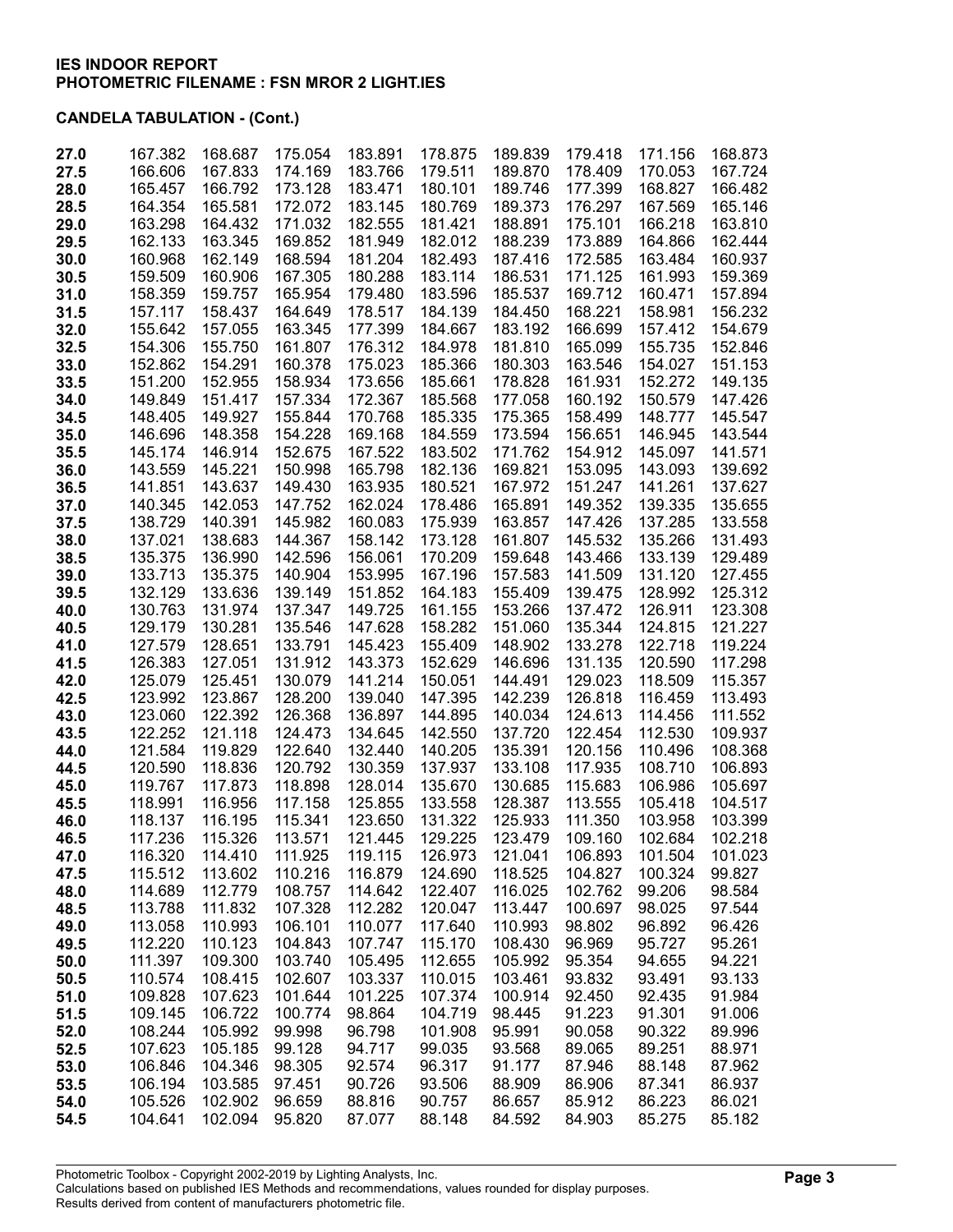| 55.0         | 103.942          | 101.473          | 95.013           | 85.508           | 85.493           | 82.495           | 83.909           | 84.281           | 84.188           |
|--------------|------------------|------------------|------------------|------------------|------------------|------------------|------------------|------------------|------------------|
| 55.5         | 103.476          | 100.774          | 94.189           | 84.204           | 82.992           | 80.539           | 82.915           | 83.381           | 83.365           |
| 56.0         | 102.840          | 100.060          | 93.428           | 82.868           | 80.476           | 78.892           | 81.921           | 82.464           | 82.433           |
| 56.5         | 102.203          | 99.345           | 92.574           | 81.797           | 78.131           | 77.324           | 80.958           | 81.579           | 81.532           |
| 57.0         | 101.659          | 98.771           | 91.813           | 80.647           | 75.942           | 76.128           | 80.057           | 80.663           | 80.694           |
| 57.5         | 101.007          | 97.994           | 91.052           | 79.560           | 73.767           | 75.181           | 79.125           | 79.778           | 79.855           |
| 58.0         | 100.495          | 97.373           | 90.245           | 78.768           | 71.749           | 74.404           | 78.131           | 78.939           | 79.001           |
| 58.5         | 99.780           | 96.798           | 89.562           | 78.162           | 69.978           | 73.581           | 77.246           | 78.069           | 78.100           |
| 59.0         | 99.299           | 96.146           | 88.847           | 77.433           | 68.472           | 72.820           | 76.377           | 77.184           | 77.308           |
| 59.5         | 98.693           | 95.525           | 88.102           | 76.796           | 67.229           | 72.075           | 75.445           | 76.423           | 76.594           |
| 60.0         | 98.041           | 94.950           | 87.418           | 76.128           | 66.298           | 71.298           | 74.637           | 75.585           | 75.693           |
| 60.5         | 97.466           | 94.360           | 86.751           | 75.445           | 65.521           | 70.475           | 73.767           | 74.715           | 74.994           |
| 61.0         | 96.954           | 93.755           | 86.052           | 74.730           | 64.884           | 69.668           | 72.882           | 73.954           | 74.094           |
| 61.5         | 96.534           | 93.227           | 85.260           | 74.094           | 64.310           | 68.907           | 72.106           | 73.146           | 73.426           |
| 62.0         | 95.913           | 92.605           | 84.670           | 73.302           | 63.766           | 68.161           | 71.252           | 72.370           | 72.572           |
| 62.5         | 95.339           | 92.015           | 84.002           | 72.665           | 63.129           | 67.354           | 70.491           | 71.609           | 71.764           |
| 63.0         | 94.842           | 91.441           | 83.303           | 71.966           | 62.524           | 66.577           | 69.714           | 70.739           | 71.096           |
| 63.5         | 94.189           | 90.866           | 82.682           | 71.283           | 61.903           | 65.801           | 68.922           | 70.071           | 70.273           |
| 64.0         | 93.677           | 90.369           | 82.107           | 70.630<br>69.901 | 61.266           | 65.102           | 68.099           | 69.326           | 69.574           |
| 64.5         | 93.304           | 89.810<br>89.251 | 81.424           | 69.248           | 60.614<br>59.992 | 64.310           | 67.385           | 68.612           | 68.813           |
| 65.0<br>65.5 | 92.776<br>92.186 | 88.707           | 80.911<br>80.212 | 68.627           | 59.340           | 63.595<br>62.772 | 66.624<br>65.785 | 67.835<br>67.198 | 68.099<br>67.369 |
| 66.0         | 91.674           | 88.226           | 79.653           | 67.944           | 58.703           | 62.073           | 65.086           | 66.453           | 66.670           |
| 66.5         | 91.223           | 87.636           | 79.032           | 67.229           | 58.082           | 61.359           | 64.310           | 65.723           | 66.018           |
| 67.0         | 90.742           | 87.185           | 78.426           | 66.701           | 57.337           | 60.583           | 63.518           | 64.993           | 65.288           |
| 67.5         | 90.167           | 86.642           | 77.805           | 66.049           | 56.762           | 59.822           | 62.881           | 64.310           | 64.574           |
| 68.0         | 89.670           | 86.083           | 77.262           | 65.304           | 56.156           | 59.216           | 62.182           | 63.595           | 63.937           |
| 68.5         | 89.235           | 85.570           | 76.703           | 64.729           | 55.473           | 58.408           | 61.452           | 62.974           | 63.331           |
| 69.0         | 88.785           | 85.120           | 76.097           | 64.092           | 54.805           | 57.787           | 60.815           | 62.275           | 62.524           |
| 69.5         | 88.288           | 84.592           | 75.553           | 63.409           | 54.184           | 57.119           | 60.101           | 61.608           | 61.903           |
| 70.0         | 87.853           | 84.142           | 74.948           | 62.850           | 53.516           | 56.358           | 59.464           | 60.955           | 61.312           |
| 70.5         | 87.279           | 83.614           | 74.342           | 62.244           | 52.864           | 55.691           | 58.781           | 60.334           | 60.505           |
| 71.0         | 86.782           | 83.117           | 73.907           | 61.545           | 52.227           | 55.023           | 58.098           | 59.620           | 59.961           |
| 71.5         | 86.393           | 82.728           | 73.364           | 61.002           | 51.606           | 54.355           | 57.430           | 59.014           | 59.325           |
| 72.0         | 85.943           | 82.216           | 72.789           | 60.365           | 51.001           | 53.641           | 56.809           | 58.346           | 58.703           |
| 72.5         | 85.524           | 81.734           | 72.308           | 59.713           | 50.364           | 53.019           | 56.156           | 57.756           | 58.051           |
| 73.0         | 85.011           | 81.268           | 71.780           | 59.200           | 49.743           | 52.352           | 55.551           | 57.088           | 57.445           |
| 73.5         | 84.530           | 80.834           | 71.236           | 58.564           | 49.121           | 51.684           | 54.883           | 56.514           | 56.809           |
| 74.0         | 84.204           | 80.321           | 70.739           | 57.942           | 48.531           | 51.047           | 54.293           | 55.892           | 56.234           |
| 74.5         | 83.846           | 79.840           | 70.180           | 57.430           | 47.863           | 50.395           | 53.672           | 55.287           | 55.597           |
| 75.0         | 83.334           | 79.451           | 69.699           | 56.886           | 47.320           | 49.820           | 53.097           | 54.728           | 54.961           |
| 75.5         | 82.821           | 78.970           | 69.264           | 56.265           | 46.730           | 49.230           | 52.476           | 54.060           | 54.386           |
| 76.0         | 82.402           | 78.535           | 68.782           | 55.737           | 46.093           | 48.562           | 51.855           | 53.485           | 53.765           |
| 76.5         | 81.905           | 78.100           | 68.239           | 55.209           | 45.487           | 48.019           | 51.265           | 52.895           | 53.221           |
| 77.0         | 81.408           | 77.634           | 67.851           | 54.650           | 44.959           | 47.429           | 50.643           | 52.352           | 52.662           |
| 77.5         | 81.160           | 77.262           | 67.338           | 54.075           | 44.338           | 46.776           | 50.084           | 51.730           | 52.150           |
| 78.0         | 80.694           | 76.796           | 66.795           | 53.578           | 43.826           | 46.248           | 49.525           | 51.156           | 51.529           |
| 78.5         | 80.166           | 76.330           | 66.406           | 52.957           | 43.220           | 45.674           | 48.966           | 50.597           | 50.985           |
| 79.0         | 79.886           | 75.895           | 65.940           | 52.507           | 42.661           | 45.053           | 48.376           | 50.053           | 50.317           |
| 79.5         | 79.343           | 75.476           | 65.412           | 52.041           | 42.102           | 44.478           | 47.817           | 49.463           | 49.805           |
| 80.0         | 79.094<br>78.644 | 75.041<br>74.668 | 65.024<br>64.527 | 51.435<br>50.969 | 41.574<br>41.077 | 43.919<br>43.375 | 47.258<br>46.668 | 48.919<br>48.423 | 49.261<br>48.780 |
| 80.5<br>81.0 | 78.194           | 74.264           | 64.077           | 50.472           | 40.533           | 42.816           | 46.202           | 47.848           | 48.143           |
| 81.5         | 77.898           | 73.783           | 63.673           | 49.976           | 40.083           | 42.350           | 45.674           | 47.335           | 47.631           |
| 82.0         | 77.386           | 73.379           | 63.192           | 49.541           | 39.570           | 41.791           | 45.084           | 46.870           | 47.149           |
| 82.5         | 77.044           | 73.053           | 62.710           | 49.090           | 39.042           | 41.217           | 44.587           | 46.342           | 46.637           |
|              |                  |                  |                  |                  |                  |                  |                  |                  |                  |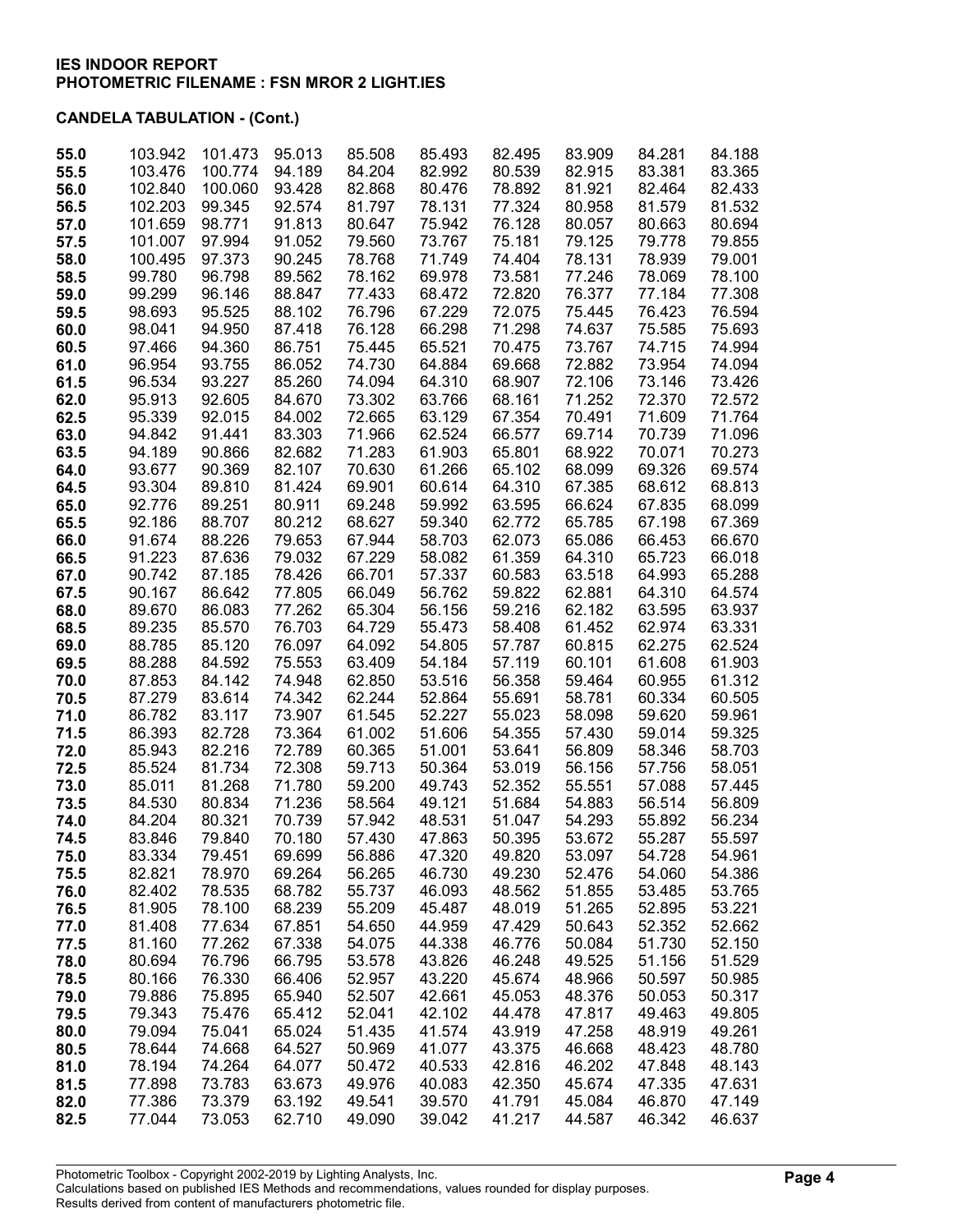| 83.0  | 76.532 | 72.572 | 62.337 | 48.578           | 38.530 | 40.751 | 44.090 | 45.813 | 46.093           |
|-------|--------|--------|--------|------------------|--------|--------|--------|--------|------------------|
| 83.5  | 76.159 | 72.230 | 61.918 | 48.112           | 38.064 | 40.269 | 43.562 | 45.270 | 45.549           |
| 84.0  | 75.833 | 71.857 | 61.452 | 47.724           | 37.583 | 39.741 | 43.096 | 44.820 | 45.037           |
| 84.5  | 75.429 | 71.407 | 61.111 | 47.227           | 37.132 | 39.244 | 42.568 | 44.260 | 44.509           |
| 85.0  | 75.103 | 71.003 | 60.707 | 46.823           | 36.713 | 38.747 | 42.117 | 43.810 | 44.136           |
| 85.5  | 74.746 | 70.630 | 60.256 | 46.404           | 36.216 | 38.219 | 41.683 | 43.313 | 43.593           |
| 86.0  | 74.373 | 70.242 | 59.868 | 45.953           | 35.812 | 37.800 | 41.123 | 42.723 | 43.204           |
| 86.5  | 73.985 | 69.932 | 59.558 | 45.565           | 35.362 | 37.319 | 40.658 | 42.288 | 42.568           |
| 87.0  | 73.566 | 69.543 | 59.107 | 45.270           | 34.958 | 36.868 | 40.238 | 41.884 | 42.133           |
| 87.5  | 73.224 | 69.140 | 58.781 | 44.804           | 34.647 | 36.449 | 39.772 | 41.372 | 41.729           |
| 88.0  | 72.898 | 68.907 | 58.455 | 44.509           | 34.182 | 36.030 | 39.369 | 40.953 | 41.217           |
| 88.5  | 72.541 | 68.549 | 58.098 | 44.183           | 33.902 | 35.610 | 38.934 | 40.533 | 40.766           |
| 89.0  | 72.479 | 68.348 | 57.834 | 43.826           | 33.576 | 35.315 | 38.514 | 40.052 | 40.254           |
| 89.5  | 72.510 | 68.332 | 57.834 | 43.795           | 33.343 | 35.005 | 38.126 | 39.664 | 39.866           |
| 90.0  | 72.370 | 68.425 | 57.942 | 43.857           | 33.467 | 34.927 | 37.971 | 39.431 | 39.601           |
| 90.5  | 72.603 | 68.518 | 57.958 | 43.903           | 33.467 | 34.958 | 37.878 | 39.306 | 39.524           |
| 91.0  | 72.805 | 68.580 | 58.051 | 43.996           | 33.436 | 34.958 | 37.800 | 39.244 | 39.446           |
| 91.5  | 72.867 | 68.767 | 58.129 | 44.090           | 33.545 | 34.974 | 37.784 | 39.213 | 39.306           |
| 92.0  | 72.991 | 68.751 | 58.284 | 44.059           | 33.560 | 34.974 | 37.707 | 39.089 | 39.260           |
| 92.5  | 73.084 | 68.876 | 58.346 | 44.183           | 33.654 | 34.927 | 37.645 | 38.965 | 39.151           |
| 93.0  | 73.208 | 68.984 | 58.346 | 44.292           | 33.622 | 34.834 | 37.645 | 38.918 | 39.089           |
| 93.5  | 73.395 | 69.062 | 58.564 | 44.338           | 33.778 | 34.849 | 37.645 | 38.856 | 38.980           |
| 94.0  | 73.472 | 69.217 | 58.626 | 44.462           | 33.747 | 34.818 | 37.505 | 38.794 | 38.856           |
| 94.5  | 73.581 | 69.264 | 58.719 | 44.493           | 33.824 | 34.741 | 37.552 | 38.685 | 38.670           |
| 95.0  | 73.814 | 69.373 | 58.781 | 44.571           | 33.824 | 34.741 | 37.443 | 38.468 | 38.561           |
| 95.5  | 73.783 | 69.543 | 58.859 | 44.664           | 33.871 | 34.725 | 37.365 | 38.406 | 38.514           |
| 96.0  | 73.969 | 69.621 | 58.967 | 44.726           | 33.902 | 34.694 | 37.288 | 38.328 | 38.313           |
| 96.5  | 74.063 | 69.699 | 59.154 | 44.773           | 33.995 | 34.647 | 37.194 | 38.157 | 38.219           |
| 97.0  | 74.171 | 69.807 | 59.123 | 44.882           | 33.980 | 34.616 | 37.148 | 38.048 | 38.017           |
| 97.5  | 74.249 | 69.901 | 59.216 | 45.006           | 33.995 | 34.539 | 37.101 | 38.017 | 37.940           |
| 98.0  | 74.420 | 69.916 | 59.325 | 44.990           | 34.119 | 34.570 | 36.961 | 37.862 | 37.816           |
| 98.5  | 74.435 | 70.056 | 59.402 | 45.130           | 34.135 | 34.477 | 36.915 | 37.753 | 37.660           |
| 99.0  | 74.528 | 70.149 | 59.402 | 45.254           | 34.182 | 34.383 | 36.884 | 37.629 | 37.536           |
| 99.5  | 74.637 | 70.180 | 59.511 | 45.208           | 34.213 | 34.383 | 36.713 | 37.505 | 37.319           |
| 100.0 | 74.668 | 70.258 | 59.558 | 45.301           | 34.290 | 34.321 | 36.682 | 37.396 | 37.225           |
| 100.5 | 74.792 | 70.273 | 59.573 | 45.379           | 34.306 | 34.275 | 36.635 | 37.241 | 37.070           |
| 101.0 | 74.777 | 70.320 | 59.635 | 45.472           | 34.383 | 34.213 | 36.542 | 37.070 | 36.915           |
| 101.5 | 74.948 | 70.351 | 59.697 | 45.503           | 34.414 | 34.104 | 36.433 | 36.977 | 36.697           |
| 102.0 | 74.886 | 70.397 | 59.682 | 45.581           | 34.539 | 34.073 | 36.325 | 36.806 | 36.635           |
| 102.5 | 74.932 | 70.397 | 59.697 | 45.596           | 34.539 | 34.026 | 36.185 | 36.651 | 36.480           |
| 103.0 | 74.948 | 70.444 | 59.728 | 45.658           | 34.632 | 33.902 | 36.061 | 36.527 | 36.340           |
| 103.5 | 74.948 | 70.460 | 59.697 | 45.751           | 34.601 | 33.855 | 35.967 | 36.433 | 36.061           |
| 104.0 | 75.072 | 70.475 | 59.635 | 45.658           | 34.632 | 33.778 | 35.828 | 36.278 | 35.999           |
| 104.5 | 75.103 | 70.537 | 59.651 | 45.751           | 34.663 | 33.685 | 35.641 | 36.092 | 35.750           |
| 105.0 | 74.963 | 70.553 | 59.620 | 45.798           | 34.756 | 33.591 | 35.471 | 35.983 | 35.579           |
| 105.5 | 75.041 | 70.460 | 59.604 | 45.705           | 34.787 | 33.514 | 35.300 | 35.781 | 35.377           |
| 106.0 | 75.103 | 70.475 | 59.651 | 45.736           | 34.741 | 33.452 | 35.129 | 35.564 | 35.253           |
| 106.5 | 75.072 | 70.506 | 59.620 | 45.736           | 34.787 | 33.374 | 34.974 | 35.408 | 35.051           |
| 107.0 | 75.119 | 70.506 | 59.573 | 45.720           | 34.741 | 33.312 | 34.787 | 35.175 | 34.896           |
| 107.5 | 75.072 | 70.460 | 59.558 | 45.705           | 34.741 | 33.219 | 34.632 | 34.989 | 34.632           |
| 108.0 | 75.072 | 70.444 | 59.526 | 45.782           | 34.787 | 33.032 | 34.461 | 34.678 | 34.368           |
| 108.5 | 75.103 | 70.429 | 59.558 | 45.705           | 34.725 | 33.001 | 34.306 | 34.492 | 34.088<br>33.918 |
| 109.0 | 74.963 | 70.413 | 59.480 | 45.705           | 34.756 | 32.830 | 34.135 | 34.228 |                  |
| 109.5 | 75.010 | 70.304 | 59.402 | 45.643<br>45.643 | 34.678 | 32.784 | 33.964 | 34.026 | 33.529           |
| 110.0 | 74.932 | 70.320 | 59.356 |                  | 34.725 | 32.706 | 33.793 | 33.716 | 33.405           |
| 110.5 | 74.948 | 70.196 | 59.356 | 45.627           | 34.663 | 32.613 | 33.576 | 33.560 | 33.017           |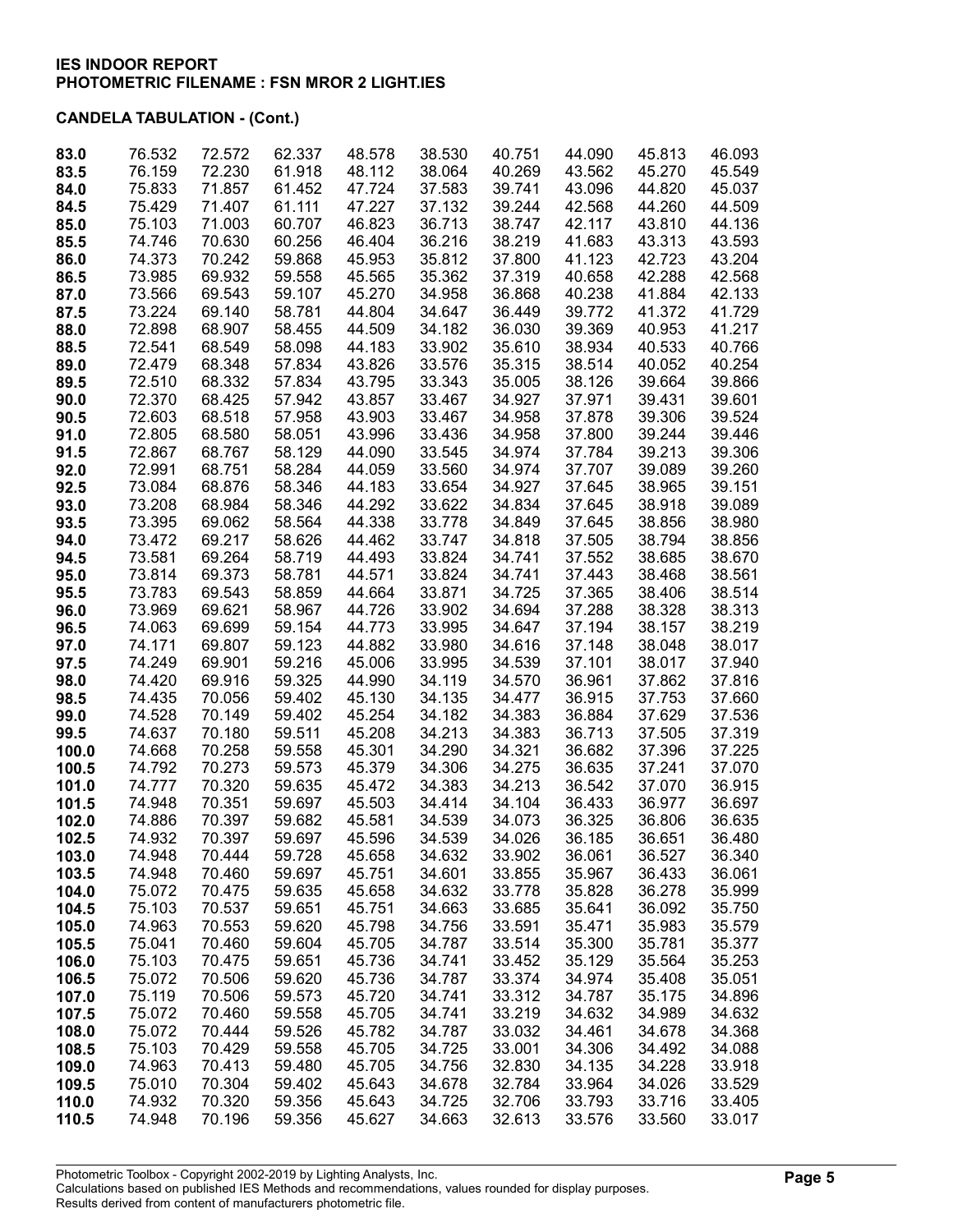| 111.0          | 74.855           | 70.211           | 59.294           | 45.674           | 34.678           | 32.520           | 33.436           | 33.296           | 32.737           |
|----------------|------------------|------------------|------------------|------------------|------------------|------------------|------------------|------------------|------------------|
| 111.5          | 74.808           | 70.165           | 59.294           | 45.612           | 34.601           | 32.442           | 33.188           | 33.079           | 32.597           |
| 112.0          | 74.622           | 70.133           | 59.231           | 45.596           | 34.585           | 32.287           | 33.032           | 32.799           | 32.256           |
| 112.5          | 74.668           | 70.071           | 59.107           | 45.549           | 34.616           | 32.240           | 32.893           | 32.582           | 31.945           |
| 113.0          | 74.637           | 69.978           | 59.107           | 45.503           | 34.601           | 32.101           | 32.722           | 32.349           | 31.666           |
| 113.5          | 74.544           | 69.901           | 59.030           | 45.441           | 34.554           | 32.038           | 32.473           | 32.023           | 31.448           |
| 114.0          | 74.420           | 69.854           | 58.921           | 45.441           | 34.539           | 31.961           | 32.318           | 31.852           | 31.200           |
| 114.5          | 74.451           | 69.761           | 58.874           | 45.363           | 34.523           | 31.805           | 32.163           | 31.495           | 30.889           |
| 115.0          | 74.264           | 69.652           | 58.734           | 45.301           | 34.446           | 31.712           | 31.836           | 31.153           | 30.532           |
| 115.5          | 74.202           | 69.668           | 58.672           | 45.254           | 34.461           | 31.588           | 31.759           | 30.843           | 30.252           |
| 116.0          | 74.047           | 69.450           | 58.548           | 45.146           | 34.337           | 31.572           | 31.495           | 30.423           | 29.926           |
| 116.5          | 74.063           | 69.388           | 58.470           | 45.130           | 34.383           | 31.386           | 31.231           | 30.097           | 29.600           |
| 117.0          | 73.861           | 69.279           | 58.346           | 45.053           | 34.306           | 31.324           | 31.122           | 29.802           | 29.041           |
| 117.5          | 73.690           | 69.124           | 58.300           | 44.975           | 34.228           | 31.215           | 30.951           | 29.383           | 28.746           |
| 118.0          | 73.597           | 69.015           | 58.113           | 44.851           | 34.166           | 31.076           | 30.703           | 29.072           | 28.249           |
| 118.5          | 73.457           | 68.953           | 58.020           | 44.789           | 34.073           | 30.967           | 30.485           | 28.730           | 27.892           |
| 119.0          | 73.271           | 68.751           | 57.911           | 44.757           | 34.026           | 30.874           | 30.361           | 28.373           | 27.457           |
| 119.5          | 73.115           | 68.658           | 57.803           | 44.680           | 34.026           | 30.780           | 30.082           | 27.970           | 26.991           |
| 120.0          | 72.975           | 68.565           | 57.709           | 44.556           | 33.918           | 30.672           | 29.957           | 27.550           | 26.572           |
| 120.5          | 72.867           | 68.316           | 57.585           | 44.400           | 33.840           | 30.516           | 29.724           | 27.177           | 26.168           |
| 121.0          | 72.711           | 68.208           | 57.399           | 44.400           | 33.716           | 30.408           | 29.476           | 26.836           | 25.749           |
| 121.5          | 72.432           | 68.099           | 57.244           | 44.323           | 33.716           | 30.252           | 29.367           | 26.494           | 25.314           |
| 122.0          | 72.308           | 67.866           | 57.135           | 44.136           | 33.669           | 30.128           | 29.150           | 26.106           | 24.864           |
| 122.5          | 72.090           | 67.711           | 57.026           | 44.028           | 33.545           | 30.082           | 28.948           | 25.780           | 24.491           |
| 123.0          | 71.919           | 67.571           | 56.824           | 43.981           | 33.467           | 29.895           | 28.777           | 25.423           | 24.071           |
| 123.5          | 71.686           | 67.276           | 56.653           | 43.779           | 33.405           | 29.802           | 28.606           | 25.112           | 23.559           |
| 124.0          | 71.655           | 67.059           | 56.545           | 43.717           | 33.374           | 29.709           | 28.327           | 24.739           | 23.217           |
| 124.5          | 71.267           | 66.903           | 56.374           | 43.608           | 33.250           | 29.554           | 28.187           | 24.429           | 22.845           |
| 125.0          | 71.003           | 66.655           | 56.219           | 43.484           | 33.141           | 29.523           | 28.047           | 24.087           | 22.456           |
| 125.5          | 70.739           | 66.453           | 55.986           | 43.313           | 33.063           | 29.383           | 27.876           | 23.792           | 22.161           |
| 126.0          | 70.429           | 66.173           | 55.815           | 43.220           | 33.032           | 29.321           | 27.768           | 23.528           | 21.835           |
| 126.5          | 70.304           | 65.909           | 55.613           | 43.065           | 32.955           | 29.243           | 27.566           | 23.217           | 21.509           |
| 127.0          | 69.838           | 65.707           | 55.442           | 42.987           | 32.908           | 29.165           | 27.333           | 22.969           | 21.183           |
| 127.5          | 69.528           | 65.397           | 55.209           | 42.847           | 32.846           | 29.041           | 27.209           | 22.751           | 20.934           |
| 128.0          | 69.310           | 65.117           | 55.007           | 42.676           | 32.737           | 29.010           | 27.069           | 22.410           | 20.655           |
| 128.5          | 68.969           | 64.807           | 54.790           | 42.583           | 32.737           | 28.979           | 26.867           | 22.130           | 20.391           |
| 129.0          | 68.627           | 64.636           | 54.603           | 42.412           | 32.597           | 28.839           | 26.712           | 21.820           | 20.127           |
| 129.5          | 68.394           | 64.294           | 54.339           | 42.304           | 32.535           | 28.746           | 26.603           | 21.556           | 19.956           |
| 130.0          | 67.944           | 64.077           | 54.122           | 42.086           | 32.473           | 28.575           | 26.323           | 21.307           | 19.708           |
| 130.5          | 67.680           | 63.766           | 53.874           | 41.978           | 32.473           | 28.529           | 26.215           | 21.074           | 19.381           |
| 131.0          | 67.369           | 63.456           | 53.641           | 41.884           | 32.318           | 28.435           | 26.059           | 20.857           | 19.242           |
| 131.5          | 67.105           | 63.192           | 53.439           | 41.683           | 32.256           | 28.373           | 25.873           | 20.562           | 19.102           |
| 132.0          | 66.655           | 62.881           | 53.144           | 41.636           | 32.209           | 28.311           | 25.718           | 20.344           | 18.838           |
| 132.5          | 66.251           | 62.477           | 52.926           | 41.403           | 32.116           | 28.218           | 25.609           | 20.111           | 18.605           |
| 133.0          | 65.971           | 62.182           | 52.678           | 41.217           | 31.976           | 28.125           | 25.423           | 19.909           | 18.558           |
| 133.5          | 65.552           | 61.872           | 52.414           | 41.092           | 31.961           | 28.047           | 25.283           | 19.754           | 18.325           |
| 134.0          | 65.210           | 61.499           | 52.165           | 40.906           | 31.821           | 28.016           | 25.112           | 19.537           | 18.248           |
| 134.5          | 64.884           | 61.157           | 51.901           | 40.704           | 31.805           | 27.923           | 25.003           | 19.304           | 18.046           |
| 135.0          | 64.496           | 60.831           | 51.575           | 40.518           | 31.681           | 27.799           | 24.848           | 19.164           | 17.891           |
| 135.5          | 64.123           | 60.412           | 51.373           | 40.362           | 31.588           | 27.814           | 24.693           | 18.993           | 17.735           |
| 136.0          | 63.704           | 60.194           | 51.063           | 40.176           | 31.479<br>31.402 | 27.643           | 24.506<br>24.336 | 18.714           | 17.533           |
| 136.5          | 63.316<br>62.881 | 59.837<br>59.418 | 50.799<br>50.519 | 40.052<br>39.819 | 31.324           | 27.566<br>27.473 | 24.273           | 18.589<br>18.403 | 17.331<br>17.114 |
| 137.0<br>137.5 | 62.446           | 59.061           | 50.240           | 39.648           | 31.169           | 27.395           | 24.040           | 18.186           | 17.036           |
| 138.0          | 61.980           | 58.688           | 49.944           | 39.493           | 31.138           | 27.255           | 23.963           | 18.092           | 16.990           |
| 138.5          | 61.623           | 58.284           | 49.696           | 39.291           | 31.044           | 27.255           | 23.901           | 17.937           | 16.788           |
|                |                  |                  |                  |                  |                  |                  |                  |                  |                  |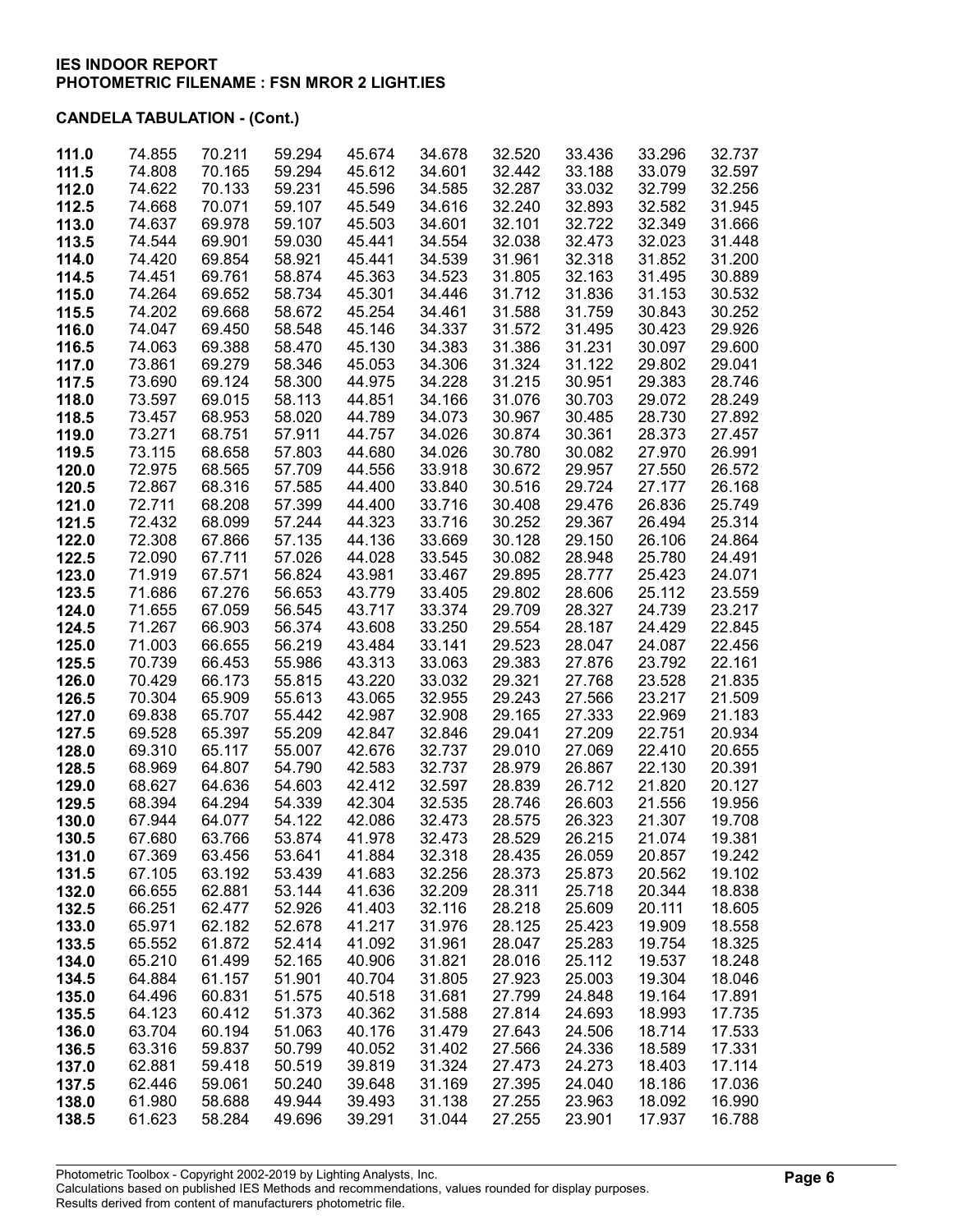| 139.0 | 61.157 | 57.958 | 49.370 | 39.058 | 30.874 | 27.209 | 23.683 | 17.720 | 16.664 |
|-------|--------|--------|--------|--------|--------|--------|--------|--------|--------|
| 139.5 | 60.753 | 57.539 | 49.059 | 38.872 | 30.796 | 27.100 | 23.575 | 17.595 | 16.508 |
| 140.0 | 60.443 | 57.166 | 48.640 | 38.716 | 30.749 | 27.069 | 23.466 | 17.425 | 16.353 |
| 140.5 | 60.008 | 56.716 | 48.423 | 38.421 | 30.563 | 26.929 | 23.264 | 17.300 | 16.213 |
| 141.0 | 59.573 | 56.420 | 48.081 | 38.313 | 30.501 | 26.820 | 23.202 | 17.083 | 16.027 |
| 141.5 | 59.200 | 55.924 | 47.801 | 38.064 | 30.377 | 26.805 | 23.047 | 16.928 | 15.872 |
| 142.0 | 58.750 | 55.551 | 47.444 | 37.816 | 30.221 | 26.712 | 22.922 | 16.741 | 15.685 |
| 142.5 | 58.206 | 55.163 | 47.149 | 37.629 | 30.128 | 26.603 | 22.845 | 16.664 | 15.499 |
| 143.0 | 57.772 | 54.712 | 46.807 | 37.381 | 30.019 | 26.572 | 22.736 | 16.415 | 15.452 |
| 143.5 | 57.306 | 54.262 | 46.435 | 37.132 | 29.895 | 26.432 | 22.550 | 16.275 | 15.313 |
| 144.0 | 56.871 | 53.843 | 46.109 | 36.946 | 29.724 | 26.323 | 22.518 | 16.151 | 15.219 |
| 144.5 | 56.405 | 53.408 | 45.782 | 36.744 | 29.616 | 26.354 | 22.487 | 16.058 | 15.111 |
| 145.0 | 55.908 | 53.035 | 45.487 | 36.433 | 29.476 | 26.230 | 22.317 | 15.856 | 15.033 |
| 145.5 | 55.458 | 52.600 | 45.146 | 36.263 | 29.383 | 26.121 | 22.208 | 15.778 | 15.018 |
| 146.0 | 54.945 | 52.134 | 44.773 | 36.030 | 29.227 | 25.997 | 22.161 | 15.670 | 15.111 |
| 146.5 | 54.495 | 51.653 | 44.385 | 35.781 | 29.057 | 25.951 | 22.022 | 15.437 | 15.095 |
| 147.0 | 54.044 | 51.233 | 44.090 | 35.533 | 28.901 | 25.857 | 22.037 | 15.328 | 15.049 |
| 147.5 | 53.578 | 50.705 | 43.732 | 35.284 | 28.855 | 25.780 | 21.897 | 15.235 | 15.095 |
| 148.0 | 53.019 | 50.271 | 43.344 | 35.051 | 28.653 | 25.671 | 21.804 | 15.111 | 15.126 |
| 148.5 | 52.491 | 49.851 | 43.018 | 34.787 | 28.575 | 25.578 | 21.726 | 14.971 | 15.157 |
| 149.0 | 51.932 | 49.432 | 42.630 | 34.570 | 28.389 | 25.516 | 21.695 | 14.831 | 15.235 |
| 149.5 | 51.544 | 48.951 | 42.257 | 34.259 | 28.218 | 25.469 | 21.602 | 14.769 | 15.313 |
| 150.0 | 51.016 | 48.423 | 41.884 | 34.042 | 28.032 | 25.314 | 21.525 | 14.660 | 15.297 |
| 150.5 | 50.504 | 48.019 | 41.496 | 33.793 | 27.938 | 25.283 | 21.478 | 14.598 | 15.390 |
| 151.0 | 50.007 | 47.460 | 41.154 | 33.483 | 27.768 | 25.159 | 21.385 | 14.583 | 15.499 |
| 151.5 | 49.556 | 47.009 | 40.797 | 33.265 | 27.612 | 25.096 | 21.307 | 14.458 | 15.437 |
| 152.0 | 48.904 | 46.590 | 40.378 | 33.048 | 27.473 | 24.972 | 21.245 | 14.319 | 15.406 |
| 152.5 | 48.376 | 46.046 | 40.036 | 32.722 | 27.286 | 24.910 | 21.121 | 14.303 | 15.468 |
| 153.0 | 47.972 | 45.534 | 39.570 | 32.396 | 27.162 | 24.832 | 21.136 | 14.241 | 15.452 |
| 153.5 | 47.351 | 45.084 | 39.244 | 32.147 | 26.976 | 24.708 | 21.105 | 14.225 | 15.514 |
| 154.0 | 46.823 | 44.587 | 38.825 | 31.899 | 26.820 | 24.600 | 20.981 | 14.194 | 15.468 |
| 154.5 | 46.248 | 44.059 | 38.390 | 31.588 | 26.681 | 24.491 | 20.981 | 14.194 | 15.437 |
| 155.0 | 45.674 | 43.515 | 38.017 | 31.293 | 26.541 | 24.367 | 20.888 | 14.179 | 15.437 |
| 155.5 | 45.161 | 42.987 | 37.629 | 30.982 | 26.354 | 24.273 | 20.764 | 14.210 | 15.530 |
| 156.0 | 44.664 | 42.521 | 37.210 | 30.765 | 26.168 | 24.211 | 20.764 | 14.225 | 15.530 |
| 156.5 | 43.981 | 42.009 | 36.760 | 30.423 | 26.059 | 24.071 | 20.764 | 14.163 | 15.623 |
| 157.0 | 43.562 | 41.527 | 36.402 | 30.097 | 25.811 | 23.978 | 20.670 | 14.039 | 15.592 |
| 157.5 | 42.956 | 40.999 | 35.952 | 29.802 | 25.609 | 23.823 | 20.639 | 13.977 | 15.514 |
| 158.0 | 42.412 | 40.425 | 35.595 | 29.554 | 25.469 | 23.745 | 20.624 | 13.868 | 15.514 |
| 158.5 | 41.931 | 39.974 | 35.222 | 29.212 | 25.236 | 23.621 | 20.546 | 13.666 | 15.499 |
| 159.0 | 41.325 | 39.477 | 34.741 | 28.901 | 25.050 | 23.450 | 20.515 | 13.589 | 15.514 |
| 159.5 | 40.766 | 38.918 | 34.337 | 28.637 | 24.864 | 23.404 | 20.484 | 13.402 | 15.530 |
| 160.0 | 40.192 | 38.359 | 33.902 | 28.249 | 24.662 | 23.233 | 20.375 | 13.387 | 15.514 |
| 160.5 | 39.679 | 37.847 | 33.498 | 27.954 | 24.491 | 23.171 | 20.282 | 13.309 | 15.499 |
| 161.0 | 39.073 | 37.288 | 33.032 | 27.674 | 24.320 | 23.015 | 20.189 | 13.278 | 15.623 |
| 161.5 | 38.421 | 36.760 | 32.644 | 27.271 | 24.087 | 22.891 | 20.049 | 13.092 | 15.685 |
| 162.0 | 37.816 | 36.231 | 32.116 | 26.929 | 23.901 | 22.736 | 19.909 | 12.968 | 15.763 |
| 162.5 | 37.241 | 35.688 | 31.712 | 26.665 | 23.792 | 22.627 | 19.692 | 12.828 | 15.763 |
| 163.0 | 36.666 | 35.113 | 31.277 | 26.308 | 23.497 | 22.472 | 19.211 | 12.735 | 15.794 |
| 163.5 | 36.045 | 34.601 | 30.796 | 25.997 | 23.373 | 22.317 | 18.698 | 12.502 | 15.887 |
| 164.0 | 35.533 | 34.026 | 30.377 | 25.702 | 23.186 | 22.270 | 18.061 | 12.113 | 15.841 |
| 164.5 | 34.896 | 33.436 | 29.926 | 25.283 | 22.953 | 22.084 | 17.269 | 11.772 | 15.546 |
| 165.0 | 34.290 | 32.846 | 29.476 | 24.957 | 22.736 | 21.789 | 16.539 | 11.601 | 15.080 |
| 165.5 | 33.638 | 32.318 | 29.010 | 24.584 | 22.534 | 21.447 | 15.763 | 11.523 | 14.458 |
| 166.0 | 33.079 | 31.743 | 28.529 | 24.289 | 22.270 | 20.903 | 14.831 | 11.461 | 13.744 |
| 166.5 | 32.411 | 31.138 | 27.985 | 23.963 | 21.975 | 20.158 | 14.055 | 11.306 | 12.735 |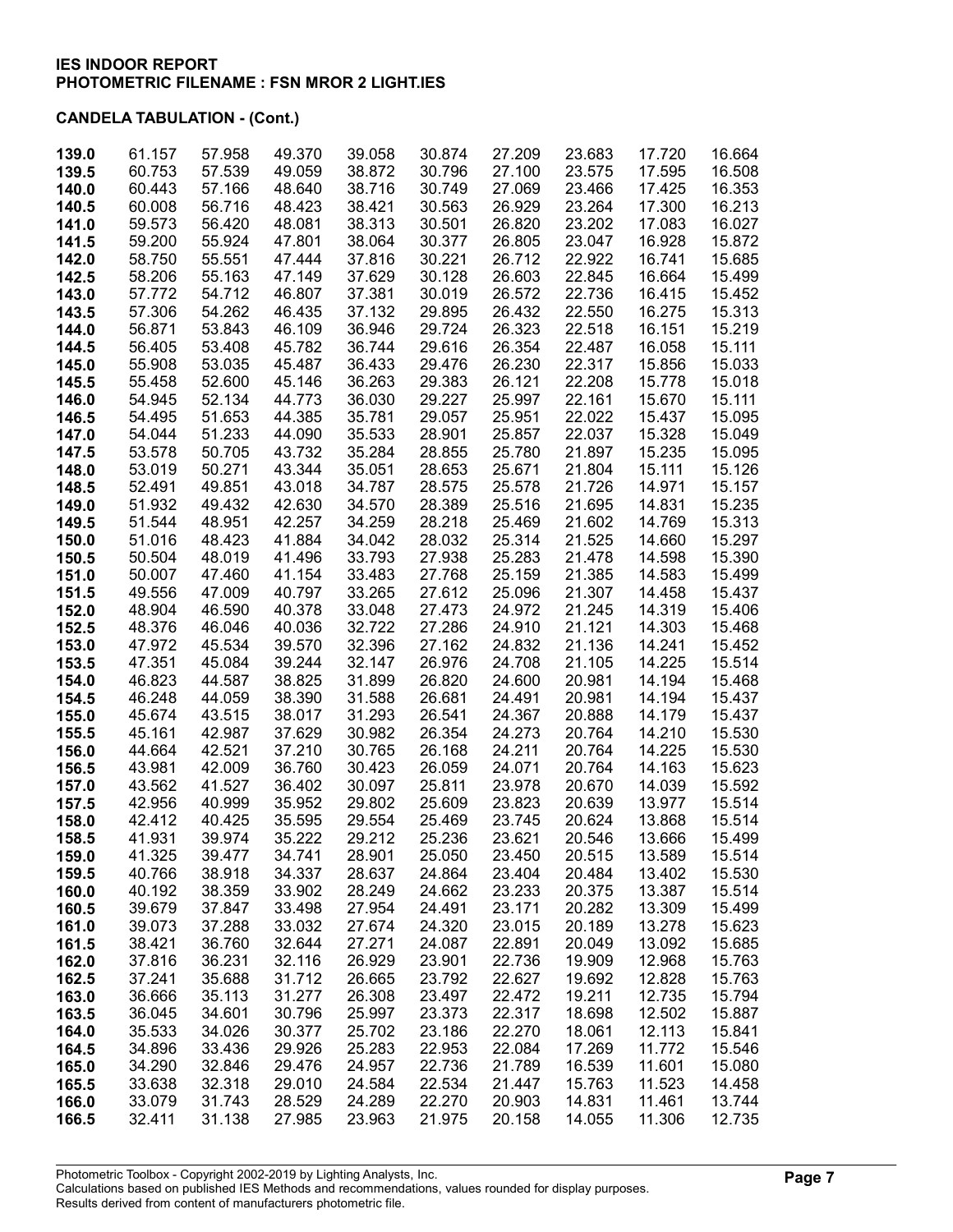| 167.0 | 31.728 | 30.563 | 27.550 | 23.652 | 21.509 | 19.366 | 13.433 | 11.228 | 11.539 |
|-------|--------|--------|--------|--------|--------|--------|--------|--------|--------|
| 167.5 | 31.122 | 29.988 | 27.100 | 23.264 | 20.841 | 18.419 | 12.812 | 10.902 | 10.498 |
| 168.0 | 30.423 | 29.305 | 26.479 | 22.969 | 19.909 | 17.394 | 12.424 | 10.685 | 9.256  |
| 168.5 | 29.787 | 28.699 | 26.013 | 22.596 | 19.086 | 16.431 | 12.176 | 10.421 | 8.107  |
|       | 29.134 | 28.140 | 25.578 |        | 17.968 | 15.406 |        |        | 6.740  |
| 169.0 |        |        |        | 22.037 |        |        | 11.896 | 9.908  |        |
| 169.5 | 28.451 | 27.550 | 25.003 | 21.354 | 16.974 | 14.412 | 11.787 | 9.349  | 5.280  |
| 170.0 | 27.737 | 26.913 | 24.429 | 20.437 | 15.856 | 13.651 | 11.570 | 8.541  | 3.929  |
| 170.5 | 27.053 | 26.106 | 23.823 | 19.490 | 14.909 | 13.154 | 11.259 | 7.548  | 2.842  |
| 171.0 | 26.354 | 25.360 | 22.938 | 18.496 | 14.117 | 12.657 | 11.011 | 6.678  | 1.739  |
| 171.5 | 25.718 | 24.724 | 22.177 | 17.456 | 13.573 | 12.377 | 10.576 | 5.932  | 1.149  |
| 172.0 | 24.972 | 24.009 | 21.431 | 16.462 | 13.092 | 12.176 | 9.830  | 5.047  | 1.025  |
| 172.5 | 24.336 | 23.031 | 20.391 | 15.732 | 12.672 | 11.818 | 8.961  | 4.178  | 1.009  |
| 173.0 | 23.217 | 22.146 | 19.397 | 15.049 | 12.315 | 11.415 | 8.076  | 3.339  | 0.963  |
| 173.5 | 21.882 | 21.136 | 18.279 | 14.241 | 11.865 | 10.591 | 6.911  | 2.826  | 0.823  |
| 174.0 | 21.167 | 19.832 | 16.990 | 13.589 | 11.492 | 9.396  | 5.715  | 2.609  | 0.714  |
| 174.5 | 20.003 | 18.574 | 15.825 | 12.843 | 10.793 | 8.200  | 4.566  | 2.345  | 0.606  |
| 175.0 | 18.605 | 17.223 | 14.707 | 11.912 | 9.784  | 6.833  | 3.650  | 2.143  | 0.466  |
| 175.5 | 16.788 | 15.654 | 13.387 | 10.964 | 8.541  | 5.342  | 3.122  | 1.770  | 0.342  |
| 176.0 | 14.971 | 13.915 | 12.082 | 9.830  | 7.221  | 4.053  | 2.764  | 1.475  | 0.450  |
| 176.5 | 13.014 | 11.958 | 10.545 | 8.231  | 5.684  | 3.122  | 2.361  | 1.041  | 0.357  |
| 177.0 | 10.731 | 9.970  | 8.821  | 6.600  | 4.302  | 2.625  | 1.988  | 0.683  | 0.295  |
| 177.5 | 8.371  | 7.734  | 7.190  | 5.140  | 3.168  | 2.314  | 1.677  | 0.450  | 0.295  |
| 178.0 | 5.855  | 5.420  | 5.482  | 3.494  | 2.329  | 1.926  | 1.320  | 0.373  | 0.497  |
| 178.5 | 3.727  | 3.463  | 3.618  | 2.221  | 1.879  | 1.584  | 0.994  | 0.404  | 0.342  |
| 179.0 | 2.190  | 2.081  | 1.941  | 1.382  | 1.460  | 1.258  | 0.776  | 0.373  | 0.388  |
| 179.5 | 0.776  | 1.180  | 0.745  | 0.745  | 1.009  | 1.009  | 0.481  | 0.388  | 0.544  |
| 180.0 | 0.559  | 0.559  | 0.559  | 0.559  | 0.559  | 0.559  | 0.559  | 0.559  | 0.559  |
|       |        |        |        |        |        |        |        |        |        |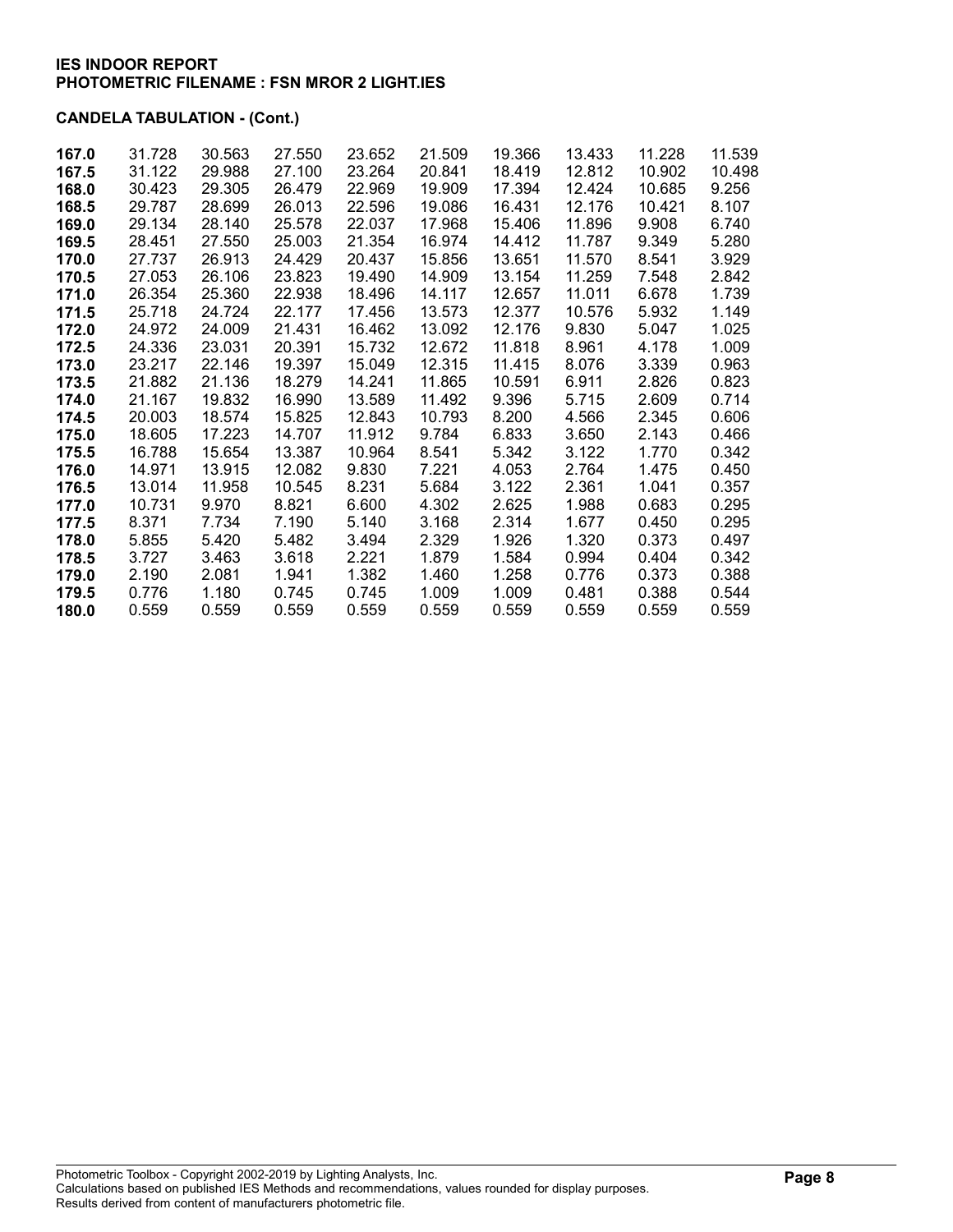#### ZONAL LUMEN SUMMARY

| Zone      | Lumens | %Lamp | %Fixt  |
|-----------|--------|-------|--------|
| $0 - 20$  | 63.30  | N.A.  | 7.40   |
| $0 - 30$  | 145.37 | N.A.  | 16.90  |
| $0 - 40$  | 244.62 | N.A.  | 28.50  |
| $0 - 60$  | 418.57 | N.A.  | 48.70  |
| $0 - 80$  | 553.77 | N.A.  | 64.40  |
| $0 - 90$  | 608.41 | N.A.  | 70.80  |
| 10-90     | 594.06 | N.A.  | 69.10  |
| 20-40     | 181.31 | N.A.  | 21.10  |
| 20-50     | 274.85 | N.A.  | 32.00  |
| 40-70     | 245.64 | N.A.  | 28.60  |
| 60-80     | 135.20 | N.A.  | 15.70  |
| 70-80     | 63.52  | N.A.  | 7.40   |
| 80-90     | 54.63  | N.A.  | 6.40   |
| 90-110    | 99.88  | N.A.  | 11.60  |
| 90-120    | 143.92 | N.A.  | 16.70  |
| 90-130    | 180.72 | N.A.  | 21.00  |
| 90-150    | 230.38 | N.A.  | 26.80  |
| 90-180    | 251.39 | N.A.  | 29.20  |
| 110-180   | 151.51 | N.A.  | 17.60  |
| $0 - 180$ | 859.80 | N.A.  | 100.00 |

Total Luminaire Efficiency = N.A.%

## ZONAL LUMEN SUMMARY

| Zone    | Lumens |
|---------|--------|
| 0-10    | 14.34  |
| 10-20   | 48.96  |
| 20-30   | 82.07  |
| 30-40   | 99.24  |
| 40-50   | 93.54  |
| 50-60   | 80.41  |
| 60-70   | 71.68  |
| 70-80   | 63.52  |
| 80-90   | 54.63  |
| 90-100  | 50.91  |
| 100-110 | 48.98  |
| 110-120 | 44.03  |
| 120-130 | 36.81  |
| 130-140 | 28.84  |
| 140-150 | 20.81  |
| 150-160 | 13.33  |
| 160-170 | 6.55   |
| 170-180 | 1.14   |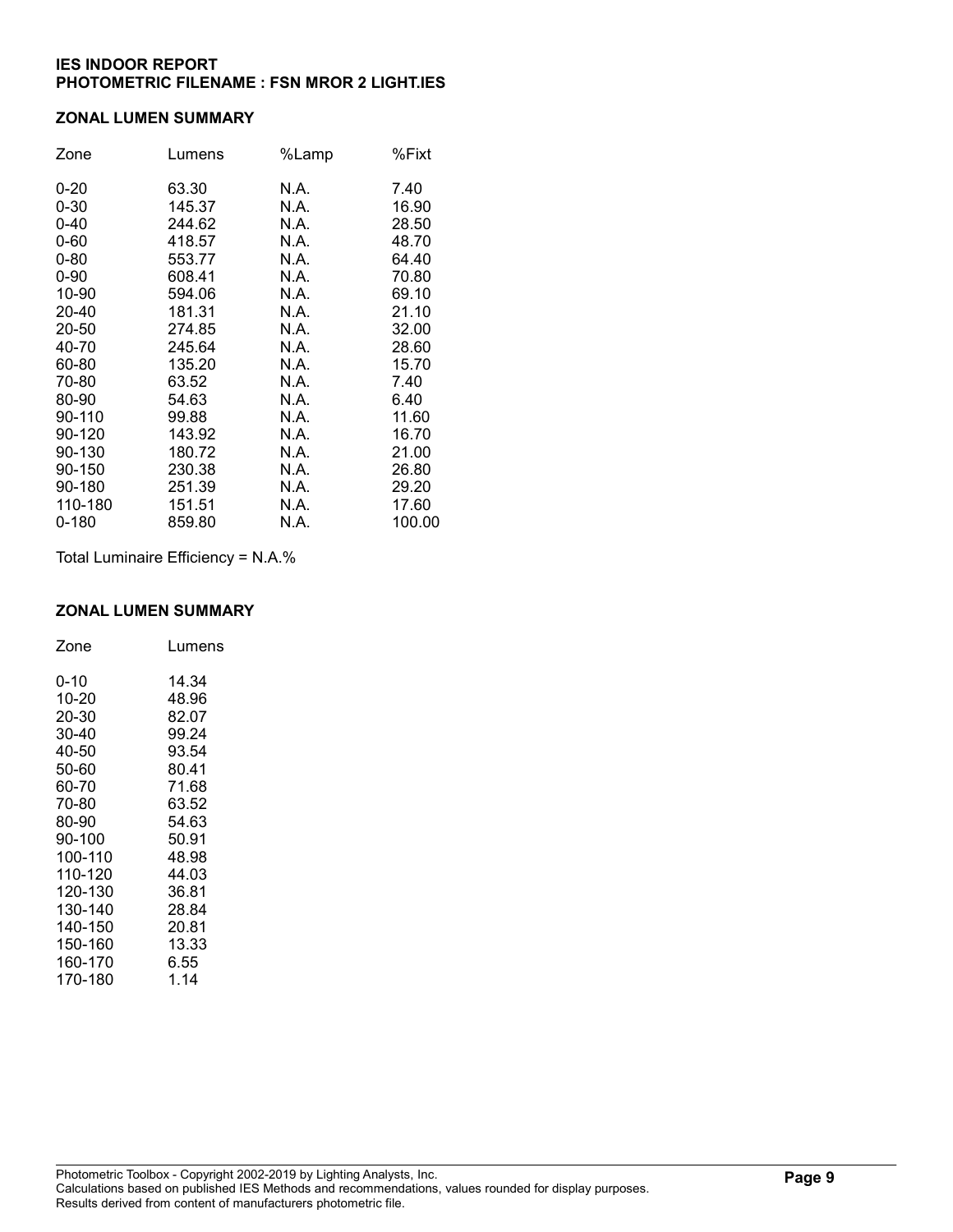### COEFFICIENTS OF UTILIZATION - ZONAL CAVITY METHOD

Effective Floor Cavity Reflectance 0.20

| <b>RC</b>      | 80              |  | 70 |             |                 | 50           |     | 30       |     | 10       |     |    |
|----------------|-----------------|--|----|-------------|-----------------|--------------|-----|----------|-----|----------|-----|----|
| RW             | 70 50 30 10     |  |    | 70 50 30 10 |                 | 50 30        | -10 | 50 30    | -10 | 50 30    | -10 | 0  |
| $\Omega$       | 112 112 112 112 |  |    |             | 106 106 106 106 | 95 95 95     |     | 85 85 85 |     | 75 75 75 |     | 71 |
| $\overline{1}$ | 10094 89 85     |  |    | 94 89 85 81 |                 | 80 76 73     |     | 71 68 66 |     | 63 60 59 |     | 54 |
| 2              | 90 81 74 68     |  |    | 85 77 70 65 |                 | 69 63 59     |     | 61 57 53 |     | 54 51 48 |     | 44 |
| 3              | 82 71 63 56     |  |    | 77 67 60 54 |                 | 60 54 49     |     | 54 49    | -44 | 47 43 40 |     | 37 |
| $\overline{4}$ | 75 63 54 47     |  |    | 70 59 51 45 |                 | 53 47 41     |     | 48 42 38 |     | 42 38 34 |     | 31 |
| 5              | 69 56 47 40     |  |    | 65 53 45 39 |                 | 48 41 36     |     | 43 37 33 |     | 38 33 30 |     | 27 |
| 6              | 63 50 41 35     |  |    | 60 48 40 34 |                 | 43 36 31     |     | 38 33 28 |     | 34 30 26 |     | 23 |
| 7              | 59 45 37 31     |  |    | 55 43 35 29 |                 | 39 32 27     |     | 35 29 25 |     | 31 27 23 |     | 21 |
| 8              | 54 41 33 27     |  |    | 51 39 31 26 |                 | 36 29 24     |     | 32 26 22 |     | 29 24 21 |     | 18 |
| 9              | 51 38 30 24     |  |    | 48 36 28 23 |                 | 33 26 22     |     | 29 24 20 |     | 27 22 18 |     | 16 |
| 10             | 47 35 27 22     |  |    | 45 33 26 21 |                 | $30\,24\,20$ |     | 27 22 18 |     | 25 20 17 |     | 15 |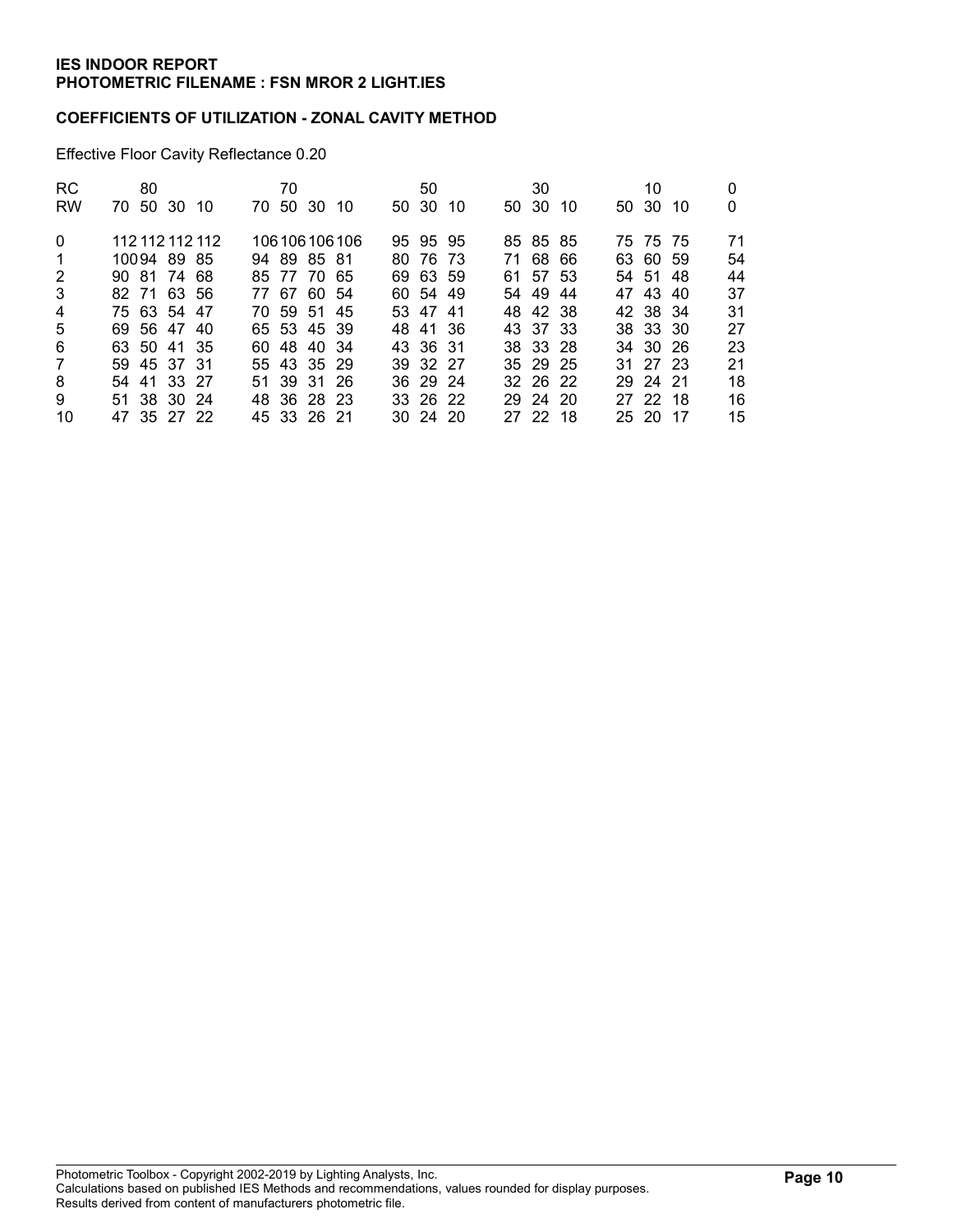### UGR TABLE - CORRECTED

| Reflectances<br><b>Ceiling Cavity</b><br>Walls<br><b>Floor Cavity</b> |        | 70                          | 70       | 50       | 50       | 30       |          | 70                        | 70   | 50   | 50   | 30   |
|-----------------------------------------------------------------------|--------|-----------------------------|----------|----------|----------|----------|----------|---------------------------|------|------|------|------|
|                                                                       |        | 50<br>20                    | 30<br>20 | 50<br>20 | 30<br>20 | 30<br>20 | 50<br>20 | 30                        | 50   | 30   | 30   |      |
|                                                                       |        |                             |          |          |          |          |          |                           | 20   | 20   | 20   | 20   |
| Room Size                                                             |        | <b>UGR Viewed Crosswise</b> |          |          |          |          |          | <b>UGR Viewed Endwise</b> |      |      |      |      |
| $X=2H$                                                                | $Y=2H$ | 12.0                        | 13.2     | 12.8     | 14.0     | 14.9     |          | 10.3                      | 11.4 | 11.0 | 12.2 | 13.1 |
|                                                                       | 3H     | 14.3                        | 15.4     | 15.1     | 16.2     | 17.1     |          | 12.1                      | 13.2 | 12.9 | 13.9 | 14.9 |
|                                                                       | 4H     | 15.5                        | 16.5     | 16.2     | 17.2     | 18.2     |          | 12.9                      | 13.9 | 13.7 | 14.7 | 15.7 |
|                                                                       | 6H     | 16.5                        | 17.5     | 17.3     | 18.3     | 19.3     |          | 13.6                      | 14.6 | 14.4 | 15.4 | 16.4 |
|                                                                       | 8H     | 17.1                        | 18.0     | 17.9     | 18.8     | 19.8     |          | 14.0                      | 14.9 | 14.8 | 15.7 | 16.7 |
|                                                                       | 12H    | 17.6                        | 18.4     | 18.4     | 19.2     | 20.2     |          | 14.3                      | 15.1 | 15.1 | 16.0 | 17.0 |
| 4H                                                                    | 2H     | 12.7                        | 13.7     | 13.4     | 14.4     | 15.4     |          | 11.2                      | 12.2 | 12.0 | 13.0 | 14.0 |
|                                                                       | 3H     | 15.2                        | 16.1     | 16.0     | 16.9     | 17.9     |          | 13.3                      | 14.1 | 14.0 | 14.9 | 15.9 |
|                                                                       | 4H     | 16.5                        | 17.3     | 17.3     | 18.1     | 19.1     |          | 14.2                      | 15.0 | 15.0 | 15.8 | 16.8 |
|                                                                       | 6H     | 17.8                        | 18.5     | 18.6     | 19.3     | 20.3     |          | 15.1                      | 15.8 | 15.9 | 16.6 | 17.6 |
|                                                                       | 8H     | 18.4                        | 19.0     | 19.2     | 19.9     | 20.9     |          | 15.5                      | 16.1 | 16.3 | 17.0 | 18.0 |
|                                                                       | 12H    | 19.0                        | 19.6     | 19.8     | 20.5     | 21.5     |          | 15.9                      | 16.5 | 16.7 | 17.3 | 18.4 |
| 8H                                                                    | 4H     | 16.9                        | 17.6     | 17.7     | 18.4     | 19.4     |          | 14.9                      | 15.5 | 15.7 | 16.4 | 17.4 |
|                                                                       | 6H     | 18.4                        | 19.0     | 19.2     | 19.8     | 20.9     |          | 16.0                      | 16.5 | 16.8 | 17.4 | 18.4 |
|                                                                       | 8H     | 19.2                        | 19.7     | 20.0     | 20.5     | 21.6     |          | 16.5                      | 17.0 | 17.3 | 17.9 | 18.9 |
|                                                                       | 12H    | 19.9                        | 20.4     | 20.8     | 21.3     | 22.4     |          | 17.0                      | 17.5 | 17.9 | 18.3 | 19.4 |
| 12H                                                                   | 4H     | 17.0                        | 17.6     | 17.8     | 18.4     | 19.5     |          | 15.0                      | 15.6 | 15.9 | 16.5 | 17.6 |
|                                                                       | 6H     | 18.5                        | 19.0     | 19.4     | 19.9     | 21.0     |          | 16.2                      | 16.7 | 17.1 | 17.6 | 18.7 |
|                                                                       | 8H     | 19.4                        | 19.8     | 20.2     | 20.7     | 21.8     |          | 16.8                      | 17.3 | 17.7 | 18.2 | 19.3 |

Maximum UGR = 22.4